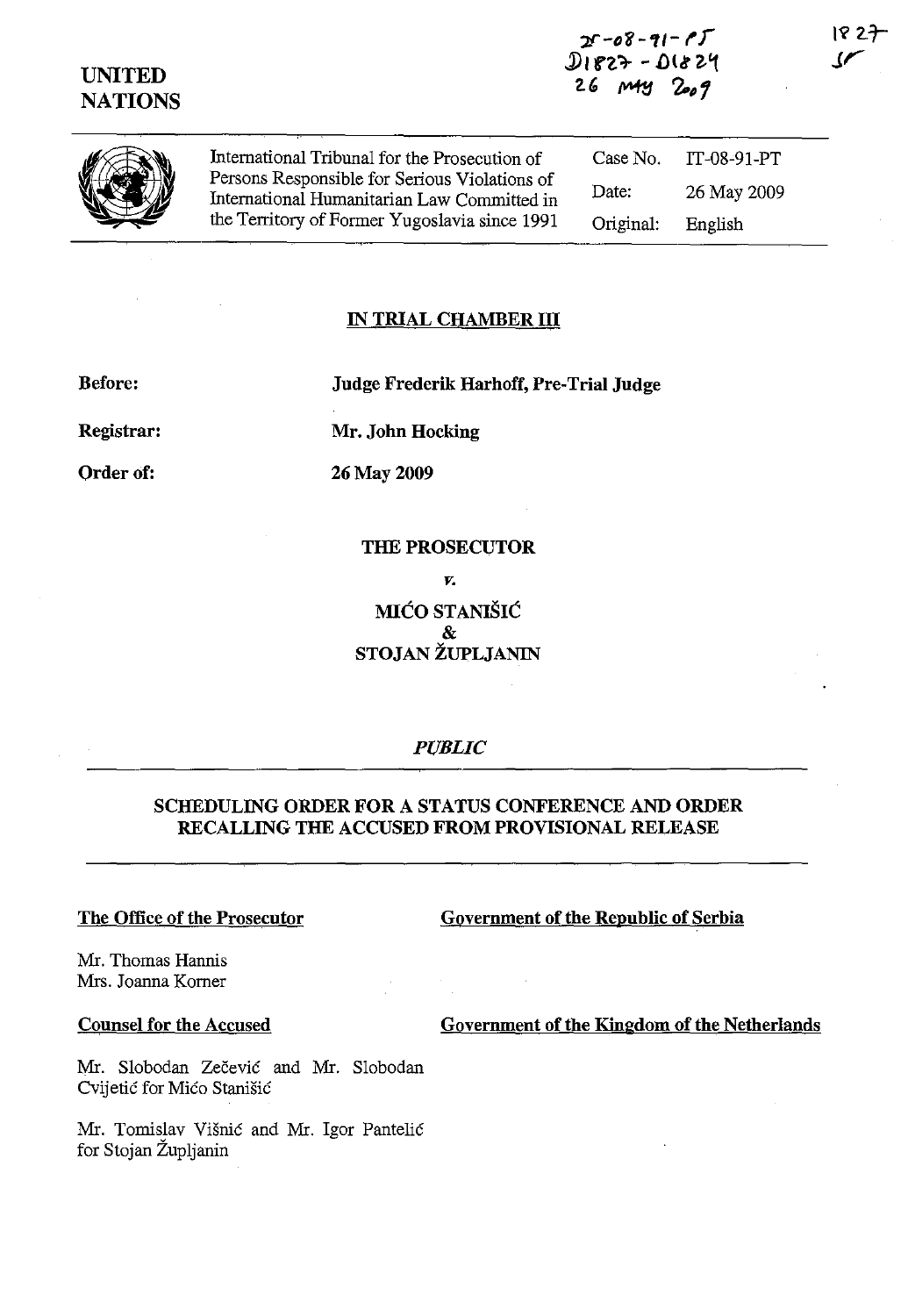1826

**I, Frederik Harhoff,** Judge of the International Tribunal for the Prosecution of Persons Responsible for Serious Violations of International Humanitarian Law Committed in the Territory of the former Yugoslavia since 1991 ("Tribunal") and Pre-trial Judge in this case;<sup>1</sup>

**NOTING** that in its Scheduling Order for the Submission of Pre-Trial Briefs and Other Materials Pursuant to Rule *65ter,* issued on 8 May 2009, the Prosecution was ordered to file its Pre-Trial Brief along with its witness and exhibit list in consonance with Rule *65ter* (E) of the Rules of Procedure and Evidence ("Rules") by 8 June 2009, while the Defence for both Mico Stanisic and Stojan Zupljanin were ordered to file their respective Pre-Trial Briefs pursuant to Rule *65ter* (F) by 29 June 2009;

**NOTING** that the pre-trial stage of the case is nearing conclusion and that the Parties are required to prepare for the Pre-Trial Conference pursuant to Rule *73bis* of the Rules of Procedure and Evidence ("Rules"), to be scheduled before the summer recess so as to enable the trial to commence shortly after the summer recess;

**NOTING** that for the purposes of proper preparation for the trial, the Chamber finds that it would be in the interest of all Parties, and of the Trial Chamber itself, to allow adequate time between the Pre-Trial Conference and the ensuing commencement of the trial;

**NOTING** that Rule *65bis* empowers the Trial Chamber or a Trial Chamber Judge to organise Status Conferences to facilitate exchanges between the parties and to allow the Accused the opportunity to raise issues in relation thereto;

**CONSIDERING** that the Accused Mico Stanisic surrendered to the Tribunal on 11 March 2005 and, barring the lone Order Recalling the Accused issued on 11 April 2008, he has since been on provisional release in Belgrade, Republic of Serbia pursuant to Rule 65 of the Rules;<sup>2</sup>

**CONSIDERING** that the Trial Chamber is of the opinion that at this stage of the pre-trial preparations, consensus could be best achieved through the simultaneous presence of all parties involved, including both the Accused in person;

HAVING consulted the Parties on the matter of the Status Conference;

 $1$  Order Re-Assigning Case to a Trial Chamber and Assigning Ad Litem Judges for the Purposes of Pre-Trial Work, 24 March 2009.

Prosecutor v Mićo Stanišić, Case No: IT-04-79-PT, "Decision Following the Registrar's Submission Regarding Mićo Stanišić's Legal Representation with Incorporated Scheduling Order and Order Recalling the Accused from Provisional Release", 11 Paril2008 *and* "Order Reinstating Provisional Release", 10 July 2008.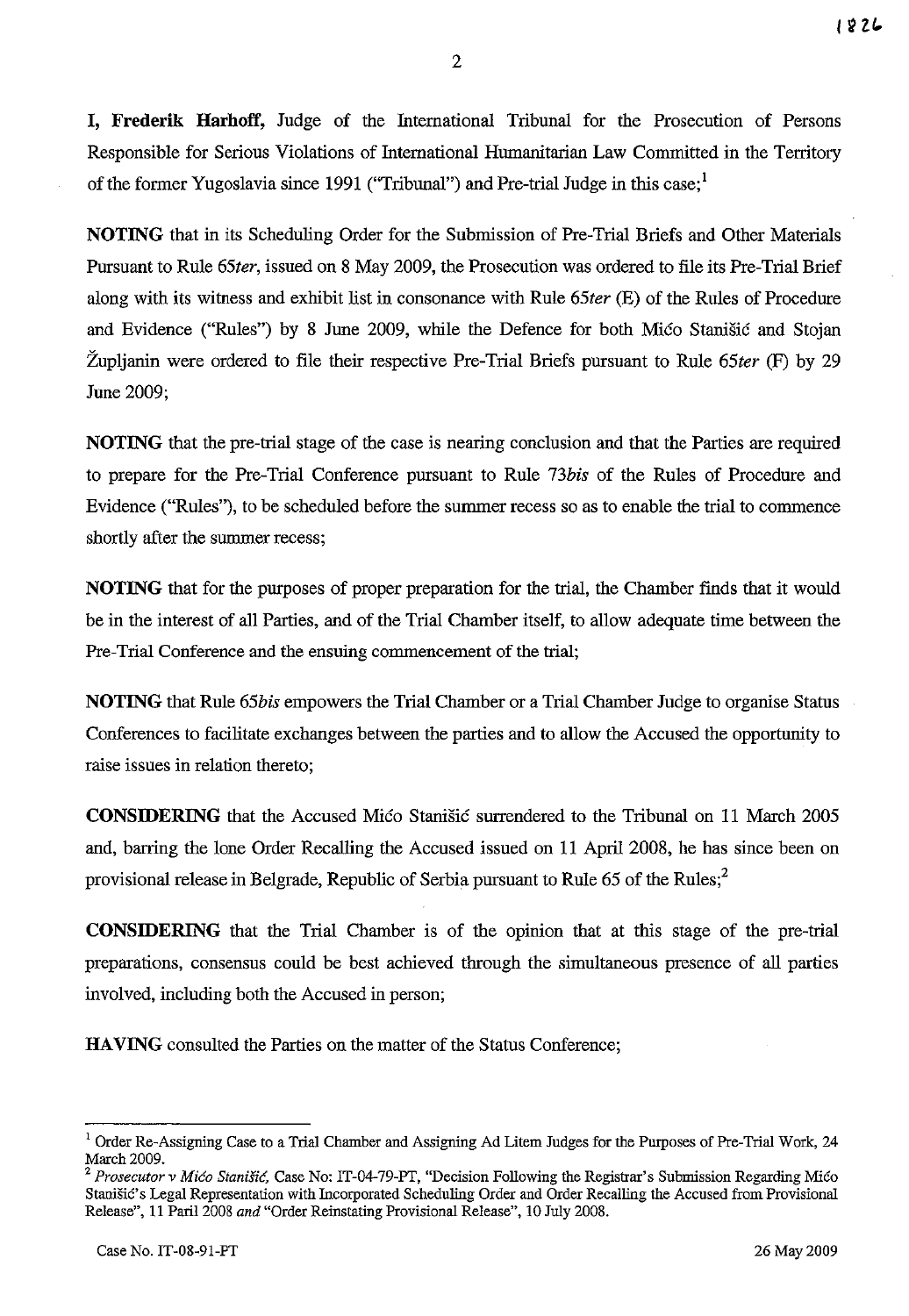**PURSUANT** to Article 29 of the Statute of the International Criminal Tribunal for the Former Yugoslavia and Rules 54, 65 and 65bis of the Rules;

### **HEREBY ORDER** that

- (A) A Status Conference shall be held on Tuesday, 9 June 2009 at 14:15 hours in a courtroom to be designated by the Registry;
- (B) A second Status Conference, to oversee the progress made by the Parties in accordance with the guidance provided at the first Status Conference referred to above, shall be held on Friday, 12 June 2009 at a time and in a courtroom to be designated by the Registry;
- (C) The Accused Mico Stanisic return to the United Nations Detention Unit by Monday, 8 June 2009 and therefore, suspend his provisional release for the purpose of attending these Status Conferences;

### **AND REQUEST** that

- (D) The Government of the Republic of Serbia ensure that the Accused is transported, under guard, from Belgrade, Republic of Serbia to Schipol Airport or any other airport in the Netherlands and released into the custody of the designated officers of the Government of the Kingdom of Netherlands;
- (E) The Government of the Kingdom of Netherlands ensure that the Accused is transported, under guard, from Schipol Airport or any other airport in the Netherlands to the custody of the United Nations Detention Unit;

#### **AND FURTHER ORDER**

(F) The Registry to make **all** necessary arrangements, including to liaise with the Government of the Kingdom of Netherlands and of Republic of Serbia, to enable the Accused Mico Stanisic to return from his provisional release in Belgrade, Republic of Serbia by the said date for the purposes of attending these Status Conferences as scheduled by this Order;